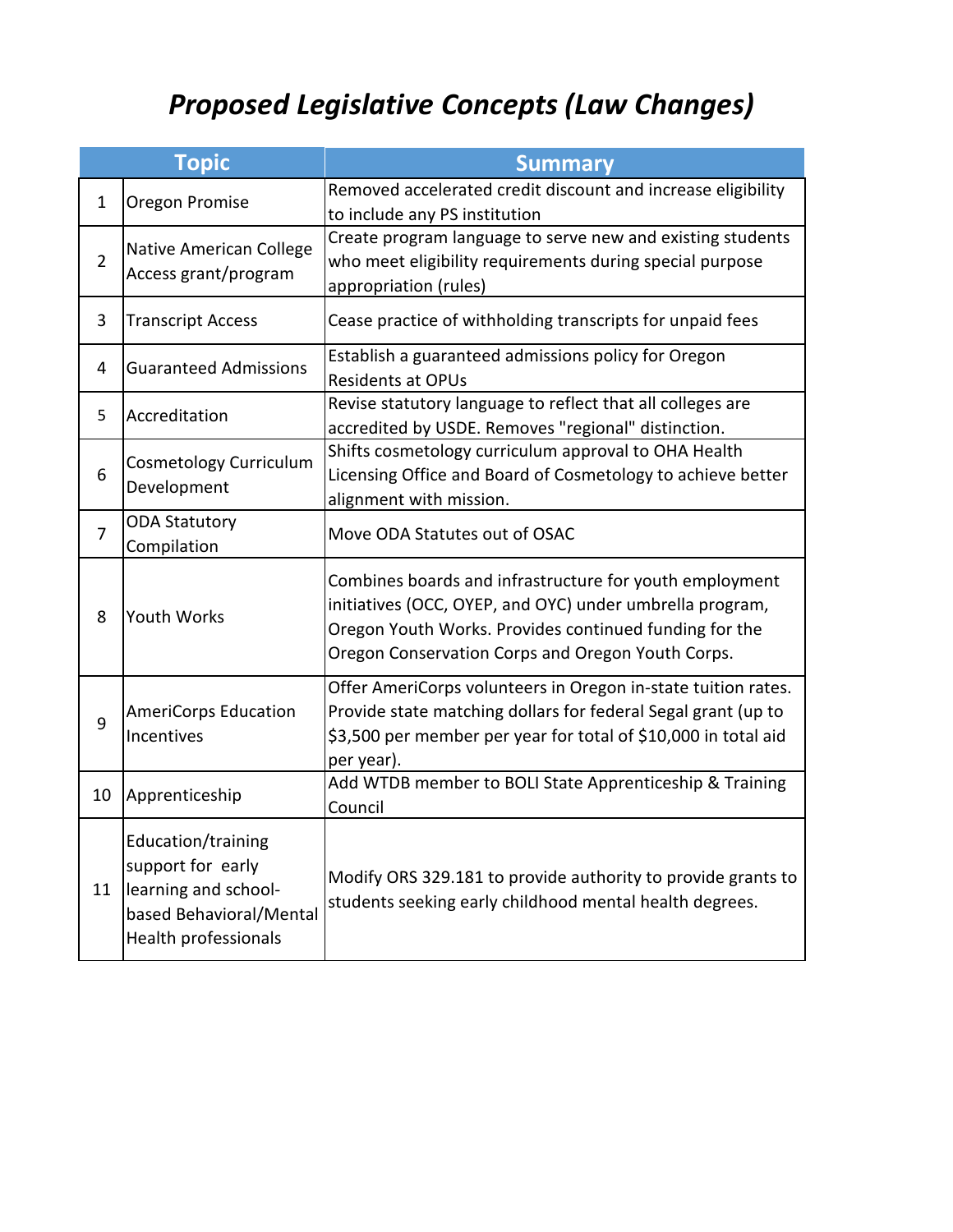## *Proposed Policy Option (Budget) Packages*

|                | <b>Topic</b>                                              | <b>Summary</b>                                                                                                                                                      | <b>Estimated</b><br><b>Cost</b> | <b>FTE</b>     |
|----------------|-----------------------------------------------------------|---------------------------------------------------------------------------------------------------------------------------------------------------------------------|---------------------------------|----------------|
|                |                                                           | <b>Financial Aid to Students</b>                                                                                                                                    |                                 |                |
| $\mathbf{1}$   | Oregon Opportunity<br>Grant                               | Increase base funding level and tier awards based on<br>need. Make targeted awards to students near<br>completion to incentivize degree completion                  | \$TBD                           | 1 FTE          |
| $\overline{2}$ | Oregon Promise                                            | Removed accelerated credit discount and increase<br>eligibility to include any post-secondary institution                                                           | \$TBD                           | N/A            |
| 3              | <b>Native American</b><br>College Access<br>grant/program | Secure ongoing funding to serve new and existing<br>students who meet eligibility requirements for new<br>program (est. 2022)                                       | $$19M+$                         | Perm.<br>Staff |
| 4              | <b>Child Care Grant</b>                                   | Increase number of student parents served to meet<br>increasing demand                                                                                              | \$TBD                           | 1 FTE          |
| 5              | <b>National Guard</b><br>(ONGSTA)                         | Increase funding to reflect current costs given caseload<br>increases                                                                                               | \$TBD                           | N/A            |
| 6              | FAFSA/ORSAA<br>Completion Initiative                      | Increase FAFSA/ORSAA completion rate through<br>coordination with partners, marketing, and monitoring<br>of progress                                                | \$450K                          | 1 FTE          |
| $\overline{7}$ | Career/College<br>Readiness                               | Use Aspire to build college readiness culture, establish<br>ASPIRE outreach and grant program for underserved<br>populations, and increase number of grants awarded | \$TBD                           | 3 FTE          |
| 8              | Oregon Work Study                                         | Initiate a work-study program for undergraduate and<br>graduate students at post-secondary institutions                                                             | \$TBD                           | N/A            |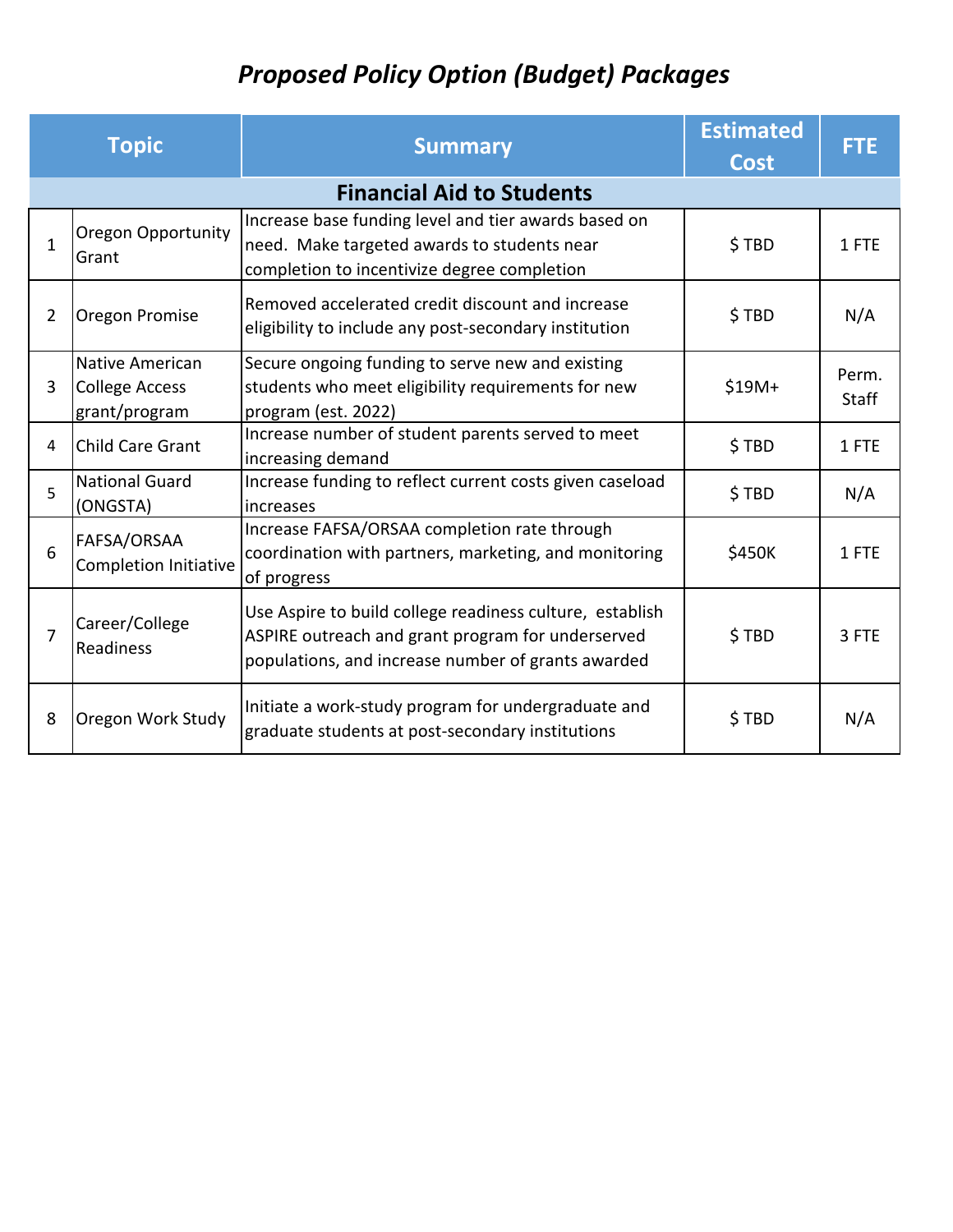|    | <b>Topic</b>                                    | <b>Summary</b>                                                                                                                                                                                                                                                     | <b>Estimated</b><br><b>Cost</b> | <b>FTE</b> |
|----|-------------------------------------------------|--------------------------------------------------------------------------------------------------------------------------------------------------------------------------------------------------------------------------------------------------------------------|---------------------------------|------------|
|    |                                                 | <b>University and College Programs</b>                                                                                                                                                                                                                             |                                 |            |
| 9  | Open Educational<br>Resources (OER)             | Expand the capacity of the state OER program to provide<br>affordable course materials with sustainable funding<br>that supports previously grant-funded activities plus a<br>project manager and instructional designer on an<br>ongoing basis.                   | \$TBD                           | N/A        |
| 10 | for Guaranteed<br>Admissions                    | Common Application   Establish common application for Oregon Residents at<br>Oregon Public Universities to support Guaranteed<br><b>Admissions policy</b>                                                                                                          | \$TBD                           | N/A        |
| 11 | <b>Early Learning</b><br>Pathways               | Early learning & care workforce supports to develop and<br>support pathways to qualifications.                                                                                                                                                                     | \$TBD                           | N/A        |
| 12 | CARES (MH) Team                                 | Mental Health Services (for both faculty and students).<br>CARES Team - triggers and resources for faculty to help<br>identify and support students who are struggling                                                                                             | \$TBD                           | N/A        |
| 13 | <b>Public University</b><br>Support Fund        | Provide formula funding at a level that would keep<br>tuition increases for resident, undergraduate students<br>below 5% annually for most universities during 2023-25.                                                                                            | \$TBD                           | N/A        |
| 14 | <b>Community College</b><br>Support Fund        | Provide formula funding to increase completions including<br>associate degrees, workforce certificates, and OTMs at a level<br>that would keep tuition increases for resident, undergraduate<br>students below 3.5% annually for most colleges during 2023-<br>25. | \$TBD                           | N/A        |
| 15 | Capital Projects                                | Bond package to support prioritized list of capital projects,<br>including deferred maintenance                                                                                                                                                                    | \$TBD                           | N/A        |
| 16 | PU - Placeholder IT<br>Modernization            | Fund universities to upgrade IT systems to better meet<br>student needs/expectations.                                                                                                                                                                              | \$TBD                           | N/A        |
| 17 | CC - Cybersecurity                              | Fund investment for Community Colleges in<br>strengthening cybersecurity infrastructure, due to<br>increasing risk                                                                                                                                                 | \$TBD                           | N/A        |
| 18 | PU - Research and<br>Economic<br>Development LC | Public Universities to convene stakeholders to determine<br>how state government could/should support Research<br>and Economic Development. Details to follow.                                                                                                     | \$TBD                           | N/A        |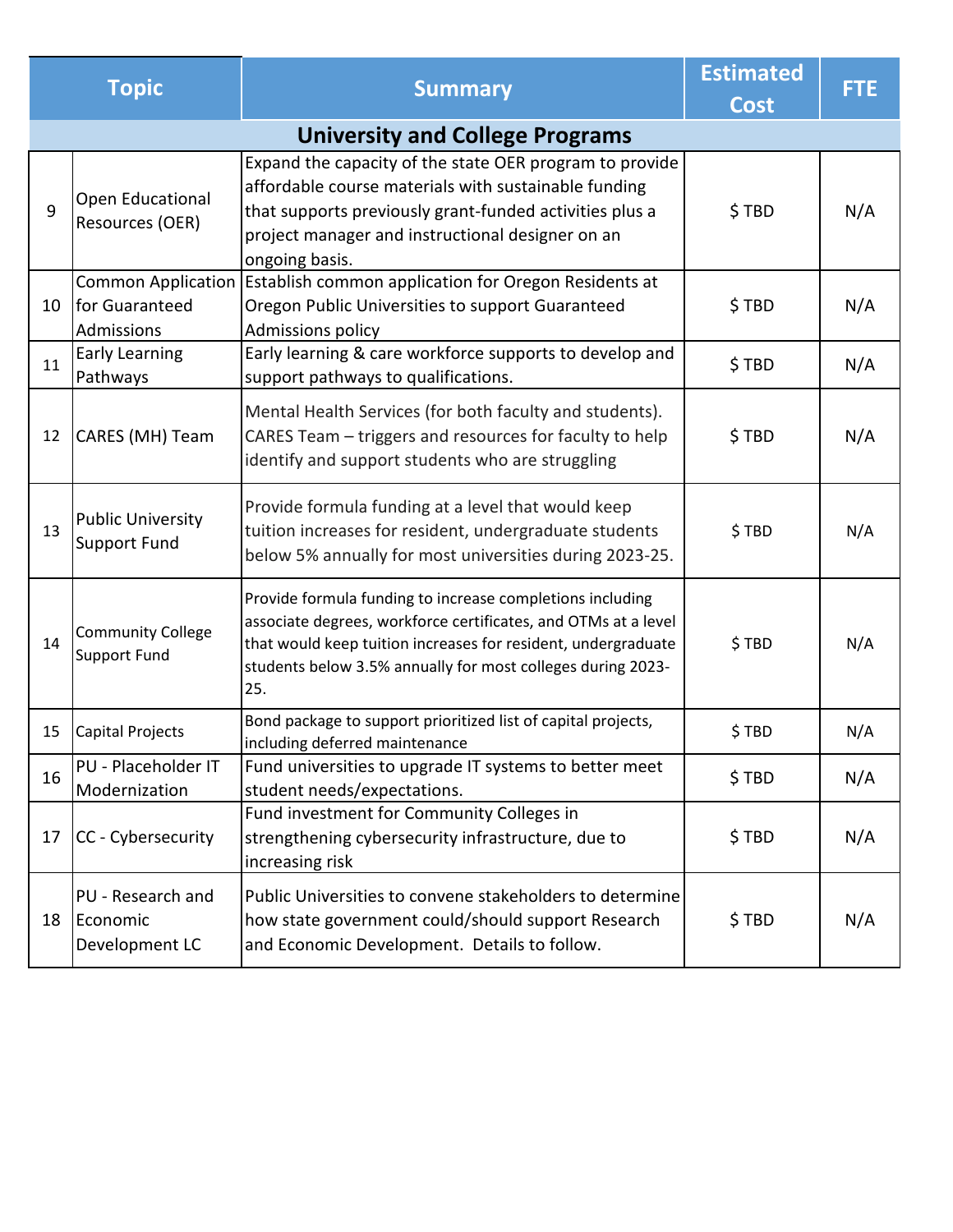| 19 | PU - Equity                                                                    | The public universities propose an investment of \$100M<br>to support first-generation and other traditionally<br>underrepresented students (identified in HB 2590 (2021)<br>Sec. 1(3)). Half of the investment would go to the Oregon<br>Opportunity Grant, the other half would be targeted for<br>individual public university programs or services that are<br>designed to improve access, retention, completion, and<br>workforce entry. | \$100M                          | N/A        |
|----|--------------------------------------------------------------------------------|-----------------------------------------------------------------------------------------------------------------------------------------------------------------------------------------------------------------------------------------------------------------------------------------------------------------------------------------------------------------------------------------------------------------------------------------------|---------------------------------|------------|
| 20 | <b>PU-Strong Start</b>                                                         | Continue Strong Start, summer bridge program, that<br>provides wraparound services and academic skill building<br>for incoming/return students.                                                                                                                                                                                                                                                                                               | \$20M                           | N/A        |
|    | <b>Topic</b>                                                                   | <b>Summary</b>                                                                                                                                                                                                                                                                                                                                                                                                                                | <b>Estimated</b><br><b>Cost</b> | <b>FTE</b> |
|    |                                                                                | <b>HECC Operations</b>                                                                                                                                                                                                                                                                                                                                                                                                                        |                                 |            |
| 21 | Exec. Dir. Office Staff<br>(Internal Audit, HR,<br>and Legislative<br>Support) | Add staffing capacity in HR, Internal Audit, and<br>Legislative Support (IA2, HRA3, T&DS2).                                                                                                                                                                                                                                                                                                                                                   | Approx. \$1.5M                  | 6 FTE      |
| 22 | Agency<br>Outreach/Comms                                                       | Staff to increase external outreach/communications to<br>students on higher ed/workforce issues                                                                                                                                                                                                                                                                                                                                               | \$TBD                           | 1 FTE      |
| 23 | Operations staff                                                               | Adds 6.5 FTE to Operations to address growing workload<br>issues. Positions include front desk reception,<br>procurement, two IT project managers, two fiscal<br>positions and .5 network support.                                                                                                                                                                                                                                            | \$1.5M                          | 6.5 FTE    |
| 24 | <b>Web Site</b><br>Accessibility                                               | Professional and Personal Services to support revising<br>HECC web site to make it more accessible to individuals<br>with disabilities                                                                                                                                                                                                                                                                                                        | \$700K                          | 1 FTE      |
| 25 | <b>OWI Capacity</b><br><b>Building</b>                                         | Funds four new positions to support increased outreach<br>and culturally responsive services to labor unions, tribes,<br>and priority populations.                                                                                                                                                                                                                                                                                            | \$1M                            | 4 FTE      |
| 26 | <b>Rural Services</b>                                                          | Hire APA staff member to coordinate rural student policy<br>and services.                                                                                                                                                                                                                                                                                                                                                                     | \$300K                          | 1 FTE      |
| 27 | <b>PCS GF</b>                                                                  | Provide state GF to increase staff capacity                                                                                                                                                                                                                                                                                                                                                                                                   | \$300K                          | 1 FTE      |
| 28 | <b>GED Program</b>                                                             | Increase position authority from .7 FTE to 1.0 FTE for<br>state GED Administrator                                                                                                                                                                                                                                                                                                                                                             | \$75K                           | $.3$ FTE   |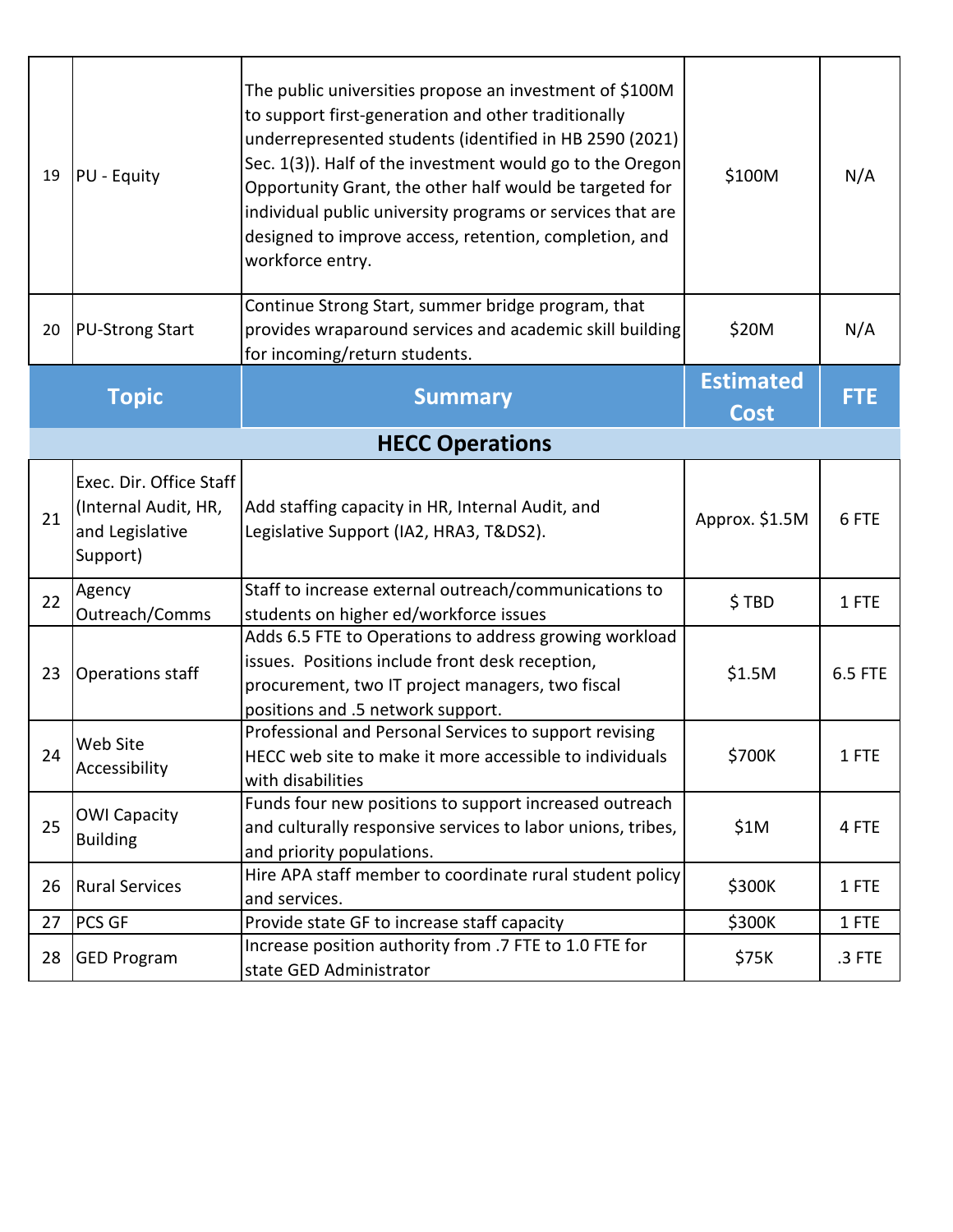|    | <b>Topic</b>                                                                                                    | <b>Summary</b>                                                                                                                                                                                                              | <b>Estimated</b><br><b>Cost</b> | FTE.       |
|----|-----------------------------------------------------------------------------------------------------------------|-----------------------------------------------------------------------------------------------------------------------------------------------------------------------------------------------------------------------------|---------------------------------|------------|
|    |                                                                                                                 | <b>Data and Technology</b>                                                                                                                                                                                                  |                                 |            |
| 29 | Modernization<br>Project (Completion<br>of Financial Aid<br>Management<br><b>Information System</b><br>project) | This project is phase two of an upgrade to HECC IT<br>systems, including FAMIS, OWI, R&D, and ODA systems.<br>First phase was funded in 21-23.                                                                              | \$5M Q-Bonds                    | N/A        |
| 30 | <b>Transfer Portal</b><br>Placeholder                                                                           | Pursue IT Contract to create Portal that would facilitate<br>transfer of credits.                                                                                                                                           | \$TBD                           | Yes        |
| 31 | Data<br>warehouse/integrate<br>d data policy                                                                    | A legislative mandate for reporting complete data on all<br>learners from all postsecondary educational institutions<br>and training programs, accompanied by relevant policy<br>and programming                            | \$TBD                           | 4 FTE      |
| 32 | Electronic<br>Transcripts                                                                                       | Create a system or protocol that is capable of improving<br>college applications, advising, transfer, accelerated<br>learning, and financial aid by aggregating transcript<br>information automatically                     | \$TBD                           | Yes        |
|    |                                                                                                                 |                                                                                                                                                                                                                             | <b>Estimated</b>                | <b>FTE</b> |
|    | <b>Topic</b>                                                                                                    | <b>Summary</b>                                                                                                                                                                                                              | Cost                            |            |
|    |                                                                                                                 | AmeriCorps/Volunteerism                                                                                                                                                                                                     |                                 |            |
| 33 | <b>Housing Assistance</b><br>for AmeriCorps<br><b>Members</b>                                                   | AmeriCorps recruiting is difficult in part because of lack<br>of affordable housing options in rural and urban Oregon.<br>Creates a pool of money for emergency housing<br>assistance.                                      | \$350K                          | N/A        |
| 34 | AmeriCorps<br><b>Education Incentives</b>                                                                       | (1) Attract and retain AmeriCorps volunteers in Oregon<br>by offering in-state tuition rates. (2) Offer to match<br>federal Segal grant (up to \$3,500 per member per year<br>for total of \$10,000 in total aid per year). | Approx. \$2M                    | N/A        |
| 35 | OregonServes<br>Capacity & Resiliency                                                                           | Add capacity to support grant application, disaster<br>response, partnership with OEM, and Service Enterprise<br>initiative.                                                                                                | \$750K+                         | 3 FTE      |